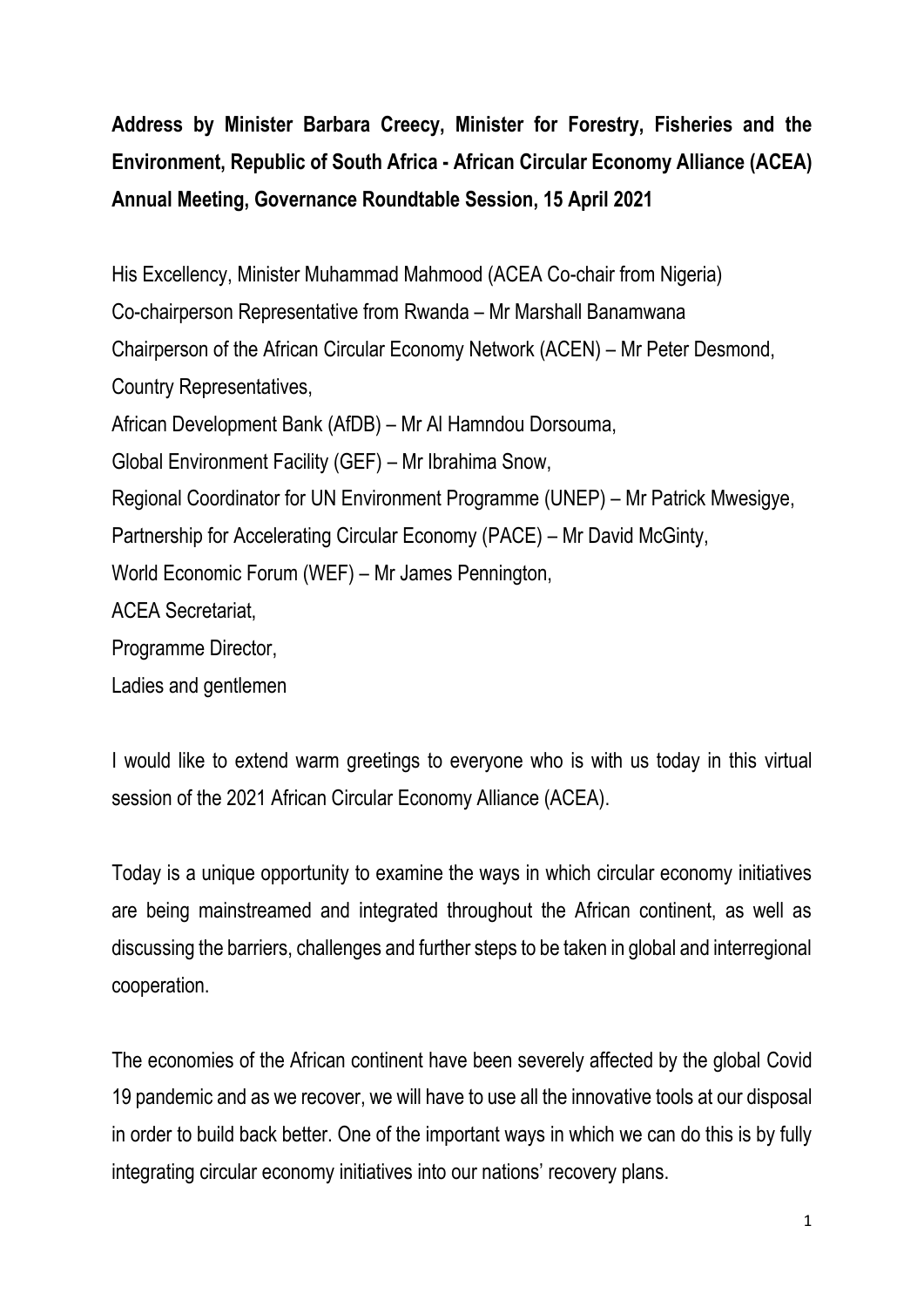Ladies and gentlemen

At a country level, the circular economy is consistent with South Africa's constitution, and our National Development plan both of which provide for environmental protection and sustainable use of our country's natural resources.

Our country's post-Covid 19 Reconstruction and Recovery Plan includes a green economy component, which promotes waste recycling, renewable energy generation, revitalizing our ecotourism and forestry sectors; and retrofitting government buildings to improve climate resilience and save on water and energy consumption.

Last year, our government approved a revised National Waste Management Strategy which includes the implementation of circular economy practices. One of the main pillars of the strategy is waste minimization and the diversion of forty percent of waste from landfills within five years.

In consultation with industry and other role-players, we have published the Extended Producer Responsibility Regulations for the packaging, electronics and lighting sectors, for implementation, starting on the  $5<sup>th</sup>$  May this year. These regulations will establish producer responsibility schemes to lead in the reclaiming and recycling of waste in these three significant sectors.

A central focus of all our efforts has been to decrease plastic waste and enhance the recycling of plastics. This is in line with our commitment to reducing plastic waste in the environment and preventing this dangerous pollutant from entering our rivers and oceans.

Efforts here have spanned across the retail and fast food sector where we have seen significant initiatives by the Consumer Goods Council to eliminate single use plastics,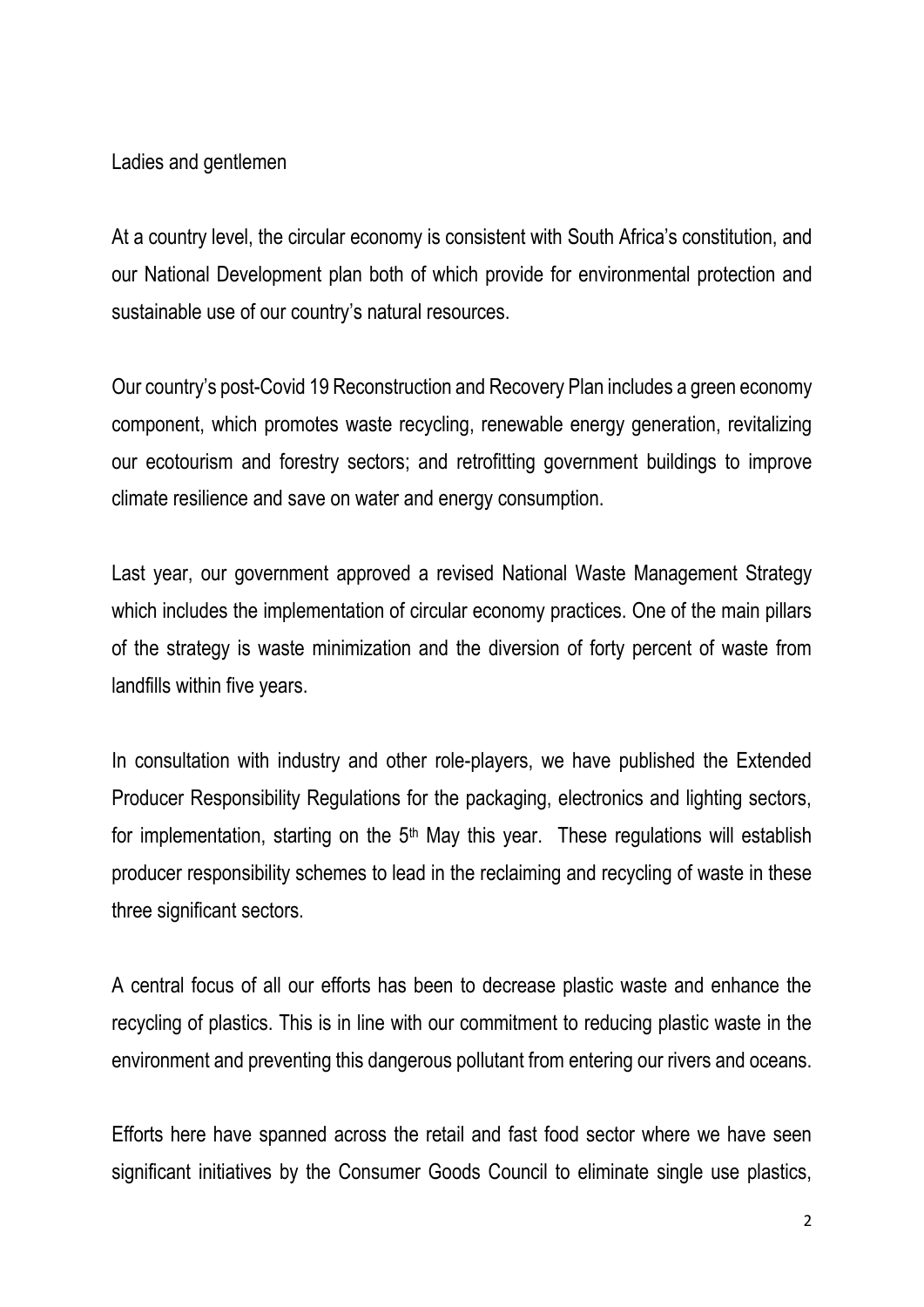promote changes in product design to facilitate recycling; and invest in R and D to promote new products made from plastic recyclate.

Government is also in the process of amending our plastic bag regulations. As a result, from the first of January this year, all plastic bags must be made of a minimum of 50% post-recyclate material, 75% recycled materials from the start of 2025, and must be comprised of 100% post-consumer recyclate by 2027.

These targets will be met by ensuring that post-consumer recyclate is made up of household, industrial and commercial waste diverted from landfills, thus further entrenching circularity in waste management and product development.

A key departure from the previous waste management strategy is the strategic shift to accommodate waste reclaimers and the informal sector, by addressing their role in the circular economy.

In many towns and cities in South Africa, waste reclaimers are important actors in diverting recyclable material from landfill. Investment here will be focused on the economies associated with transporting of recyclables to waste processing facilities, separation at source, and addressing the skills gaps within the sector. Central to our efforts is a commitment to ensuring we transition reclaimers from a precarious hand to mouth existence, to sustainable and dignified livelihoods.

Ladies and gentlemen, allow me to reflect, in closing, on circular economy initiatives on the continent.

The implementation of the Africa Green Stimulus Programme (AGSP) is at the forefront of the continent's response to the economic downturn caused by the Covid 19 pandemic. Central to this Programme are principles of the circular economy.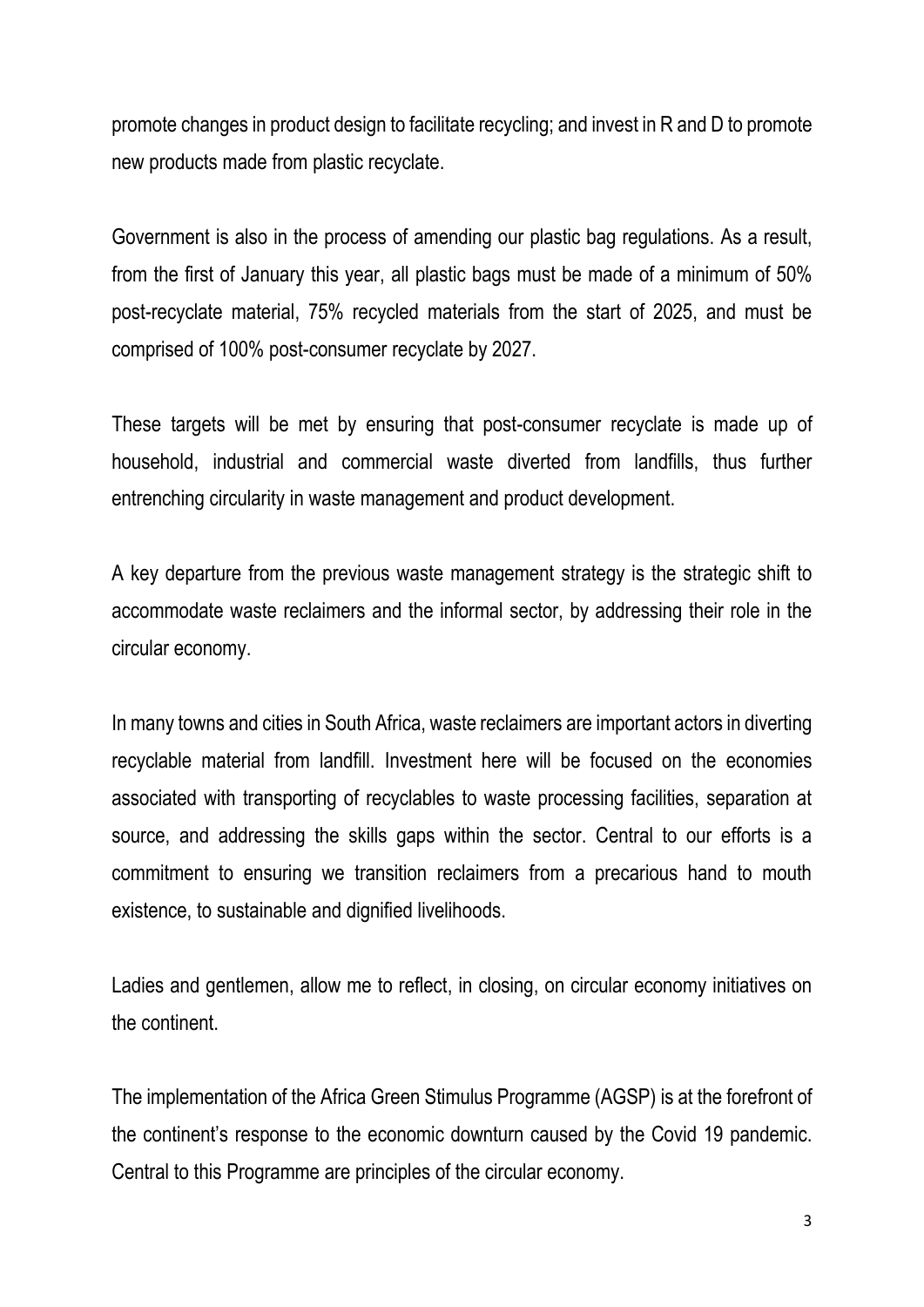Africa is the first region to establish a regional forum for circular economy implementation. This is a significant development for a continent with a growing population and a large informal business sector.

There is a very high level of cooperation amongst the members of the ACEA, which is further strengthened by the fact that they are also members of African Ministerial Conference on Environment (AMCEN) and members of the African Union.

Consequently, for both the AMCEN and the AU, the circular economy is high on the agenda. The first expert meeting on circular economy was held last year and work on the development of the AU Action Plan for Circular Economy has already begun.

South Africa and other members of the ACEA are also participants in a number of multilateral environmental agreements relating to the transboundary movement of waste and protection for the continent's people from dumping of hazardous materials.

At a continental level, we want to see recycling growing not only for effective waste management and resource use, but also to help us in addressing our challenges relating to unemployment and economic recovery. Incorporating informal economy actors such as waste reclaimers and recyclers is crucial, particularly in areas where there is limited government waste management capacity.

However it is important to end by stressing that circularity cannot be successfully integrated into our economies without enhanced access to massively scaled-up support, investment and capacity building from developed nations. Collaboration between developed and developing countries is the only way in which we will be able to make meaningful interventions in the implementation of the circular economy.

4